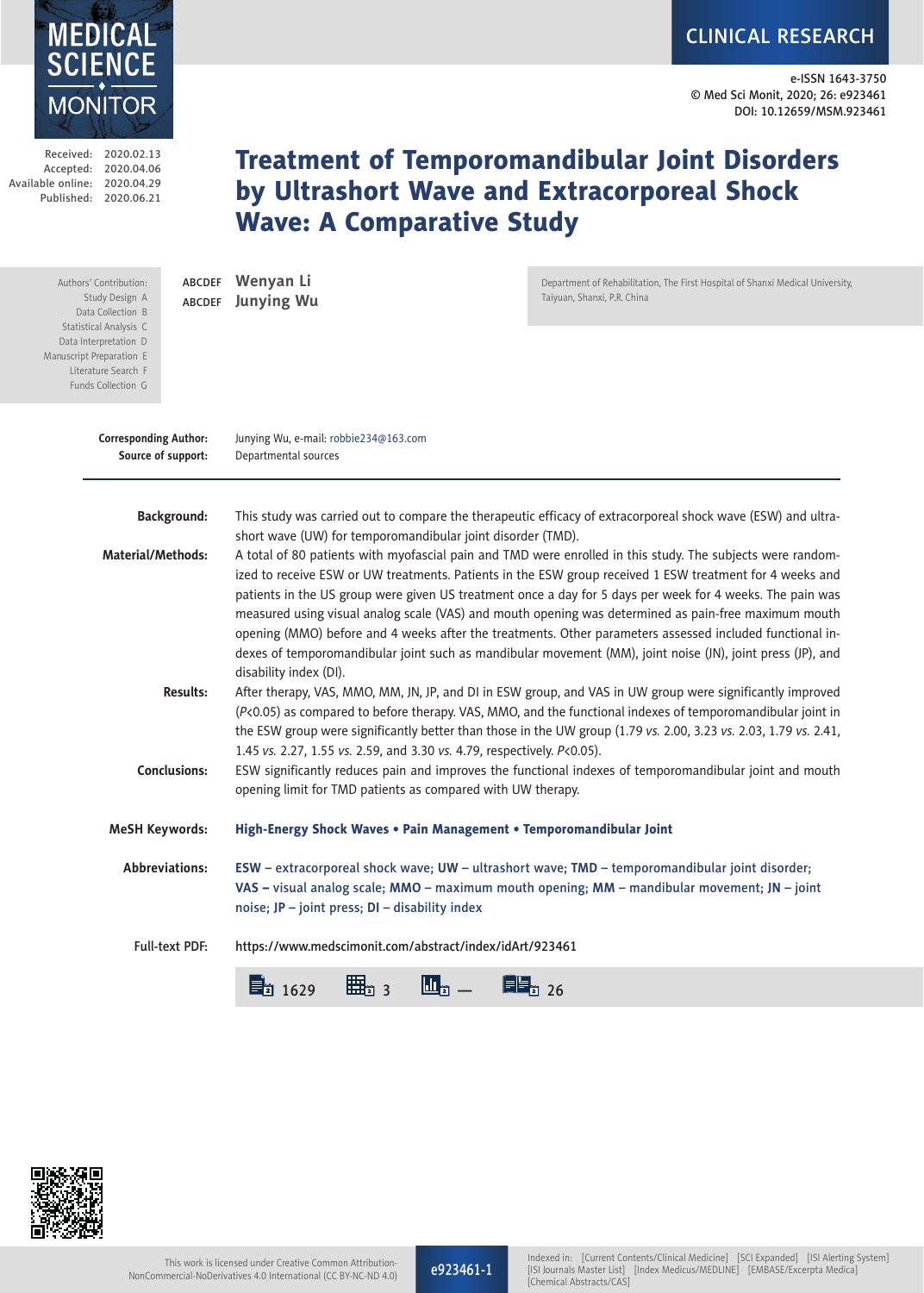## **Background**

Temporomandibular disorders (TMDs) are clinical conditions that affect the masticatory musculature, temporomandibular joint (TMJ), and associated structures [1]. The common symptoms of TMD include clicking of the joint, limited mouth opening, and muscle with joint pain, which is the most significant clinical symptom. The pain can be myogenic, arthrogenic, or mixed types [2]. A number of studies have examined the efficacy of physical therapies for the dysfunction of TMJ and pain, such as electrotherapy, massage, and physical and exercise therapy [3,4]. Among them, UW therapy is demonstrated to be able to reduce pain and inflammation, and improve the functions of the mouth [4,5]. However, this treatment is relatively slow in relieving pain [6].

Extracorporeal shock wave (ESW) has been widely recognized as a biological modulator that results in differentiation of mesenchymal stem cells, neovascularization, and release of angiogenetic factors [7,8]. Previous studies have shown that ESW is beneficial for musculoskeletal disorders, with a success rate between 65% and 91%, with few and negligible complications [9]. Some preliminary studies showed that ESW is effective in treating TMJ disorders [10]. However, a better understanding of the therapeutic effects of the physical therapy interventions is still required for rational use of this therapy for TMD treatment. In this study, we investigated the therapeutic effects of UW and ESW on reliving pain and increasing pain-free maximum mouth opening (MMO) in patients with myogenic or mixed TMD. Our results may help improve therapeutic management of the disease.

## Material and Methods

## Subjects

A total of 80 TMD patients treated at our hospital between July 2013 and September 2018 were included. Participants were included if they were older than 18 years and had diagnosed myofascial pain with or without mouth opening limitation based on the Research Diagnostic Criteria for TMD (RDC/TMD) [11]. They were also included if they had unilateral or bilateral joint impairment or disc displacement associated with myofascial pain. Those criteria are shown to have excellent intraclass correlation coefficient with TMD, especially for myofascial pain diagnosis [12]. Subjects were excluded if they had polyarthritis, acute trauma, joint infection, surgical treatment (physiotherapy, splint therapy, and acupuncture) within the 3 months prior to the study, depression, and other mental problems. Patients were asked not to take pain-relief medication or muscle relaxants at least 24 hours prior to the evaluations or during the treatment period. This study was approved by the Research Ethics Committee of Shanxi Medical University. Written informed consent was obtained from every patient before treatment.

#### Patient data and interventions

After detailed physical examinations, a specially-designed evaluation form was filled out for each patient. Demographic data such as age, sex, duration of pain, and other clinical data were collected (Table 1).

To compare the effectiveness of UW and ESW, patients were randomly assigned (using a simple randomization table) into 2 groups. Patients in the UW group received UW at an intensity of 45 W and wavelength of 6 meters using an ultra-short-wave emitter (Hannover, Germany). UW was applied by placing the electrodes 2 to 3 cm to the mandibular joint, and each treatment lasted 15 min once a day for 5 in a week for 4 weeks. Patients in the ESW group were given 1000 to 1500 shocks at 8 Hz frequency using a radial extracorporeal shock wave device (EMS, Swiss). The device was connected to a 15-mm diameter applicator according to the producer's recommendations, and patients were treated once a week for 4 weeks.

#### Outcome assessment

Before and 4 weeks after the therapies, patients were assessed for pain using the visual analog scale (VAS), which uses a 10-cm ruler with left and right sides corresponding to no pain (0) and unbearable pain [13], respectively. The assessing physicians were blinded to the patients. The participants were asked to move the marker to indicate their pain level. Pain-free MMO was measured using an analog vernier caliper with a 0.05 mm precision, as previously described [14]. Participants were seated and asked to open their mouths as far as possible without pain. At the limit of mouth opening that was pain-free, the distance between the upper and lower central incisors (not considering the overbite) was determined. The temporomandibular index were assessed as described elsewhere [15,16], including mandibular movement (MM), joint noise (JN), joint press (JP), and disability index (DI).

#### Statistical analysis

Data are expressed as mean±standard derivation and analyzed using the Statistical Package for the Social Sciences (SPSS Inc., Chicago, IL, USA). The Wilcoxon rank test was used to compare intra-group differences for pain between before and 4 weeks after treatment, and the Mann-Whitney rank test was conducted for comparing the intergroup difference. Withingroup comparisons for pain-free MMO were performed using the paired-sample *t* test. The independent-samples *t* test was used for intergroup pain comparisons between pre-treatment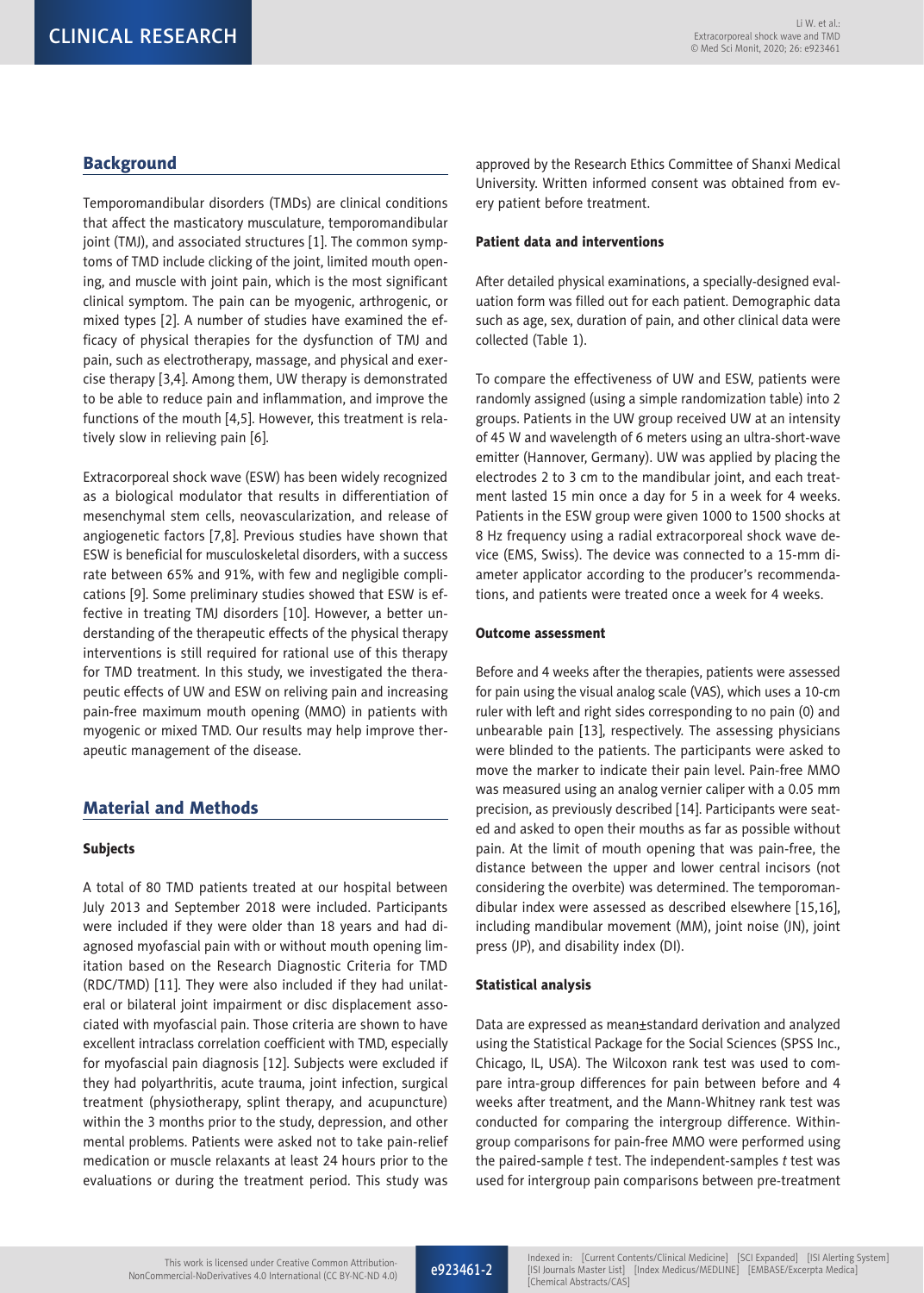#### **Table 1.** Baseline characteristics of patients.

| <b>Characteristics</b>     | <b>Extracorporeal shock wave</b> | <b>Ultrashort wave</b> | P    |
|----------------------------|----------------------------------|------------------------|------|
| Patients (n)               | 40                               | 40                     |      |
| Age (years)                | $25.8 + 7.7$                     | $35.0 + 8.0$           | 0.59 |
| Pain duration (days)       | $24.3 \pm 6.7$                   | $25.8 + 7.7$           | 0.51 |
| Affected side (right/left) | 6/14                             | 10/10                  | 0.36 |
| Sex (Male/Female)          | 7/13                             | 6/14                   | 0.45 |
| <b>VAS</b>                 | $3.40 \pm 1.93$                  | $3.10 + 2.02$          | 0.63 |
| <b>MMO</b>                 | $1.73 + 0.38$                    | $1.61 \pm 0.53$        | 0.42 |
| <b>MM</b>                  | $5.56 \pm 0.60$                  | $5.55 \pm 0.55$        | 0.94 |
| JN                         | $3.10+0.63$                      | $3.11 \pm 0.68$        | 0.92 |
| IP                         | $3.88 + 0.83$                    | $3.93 \pm 0.87$        | 0.40 |
| DI                         | $8.81 + 0.80$                    | $8.80 + 0.72$          | 0.98 |

**Table 2.** Visual analog scale score and maximum month opening before and after.

| <b>Variables</b> |               | <b>Extracorporeal shock wave</b> | <b>Ultrashort wave</b> |       |
|------------------|---------------|----------------------------------|------------------------|-------|
| <b>VAS</b>       | <b>Before</b> | $3.40 \pm 1.93$                  | $3.10 \pm 2.02$        | 0.63  |
|                  | After         | $2.00 \pm 1.08$                  | $0.95 \pm 1.15$        | 0.004 |
|                  |               | 0.007                            | 0.0001                 |       |
|                  | <b>Before</b> | $1.73 \pm 0.38$                  | $1.61 \pm 0.53$        | 0.427 |
| MMO (cm)         | After         | $2.03 \pm 0.33$                  | $3.23 \pm 0.37$        | 0.012 |
|                  |               | 0.011                            | 0.013                  |       |

and 4 weeks post-treatment. A value of *p*<0.05 was considered statistically significant.

## **Results**

## Baseline data

Initially, 86 consecutive patients visiting the Physical and Rehabilitation Outpatient Clinic were selected for this study. Six patients refused to participate and the remaining 80 patients were randomized to receive UW or ESW treatments. No participants dropped out during the study. Basic characteristics of the patients are summarized in Table 1, and there was no difference in those characteristics between the 2 groups, including sex, age, duration of disease, VAS, MMO, MM, JN, JP, and DI.

## VAS and MMO

Before the therapies, there was no difference in VAS and MMO between the 2 groups (*p*>0.05). Four weeks after the therapies, VAS and MMO were better than before the therapies (*p*=0.004 and 0.012, respectively, Table 2). In addition, the improvements were greater in the ESW group than in the UW group (*p*=0.014 and 0.013, respectively, Table 2) after the treatments.

## Fricton index

Before the therapies, the Fricton indexes measured as MM, JN, JP, and DI were similar between the 2 groups (*p*=0.012, 0.015, 0.012, and 0.021, respectively, Table 3). After the treatments, these parameters were better than before the treatments (*p*<0.05, Table 3). Furthermore, these indexes were better in the ESW than in the UW group (Table 3) after the treatments.

# **Discussion**

TMD is a collective term for clinical disorders in the masticatory musculature, TMJs, and associated structures [17]. This dysfunction leads to impairments in chewing, swallowing, and speaking. The main signs include pain, joint noises, reduced range of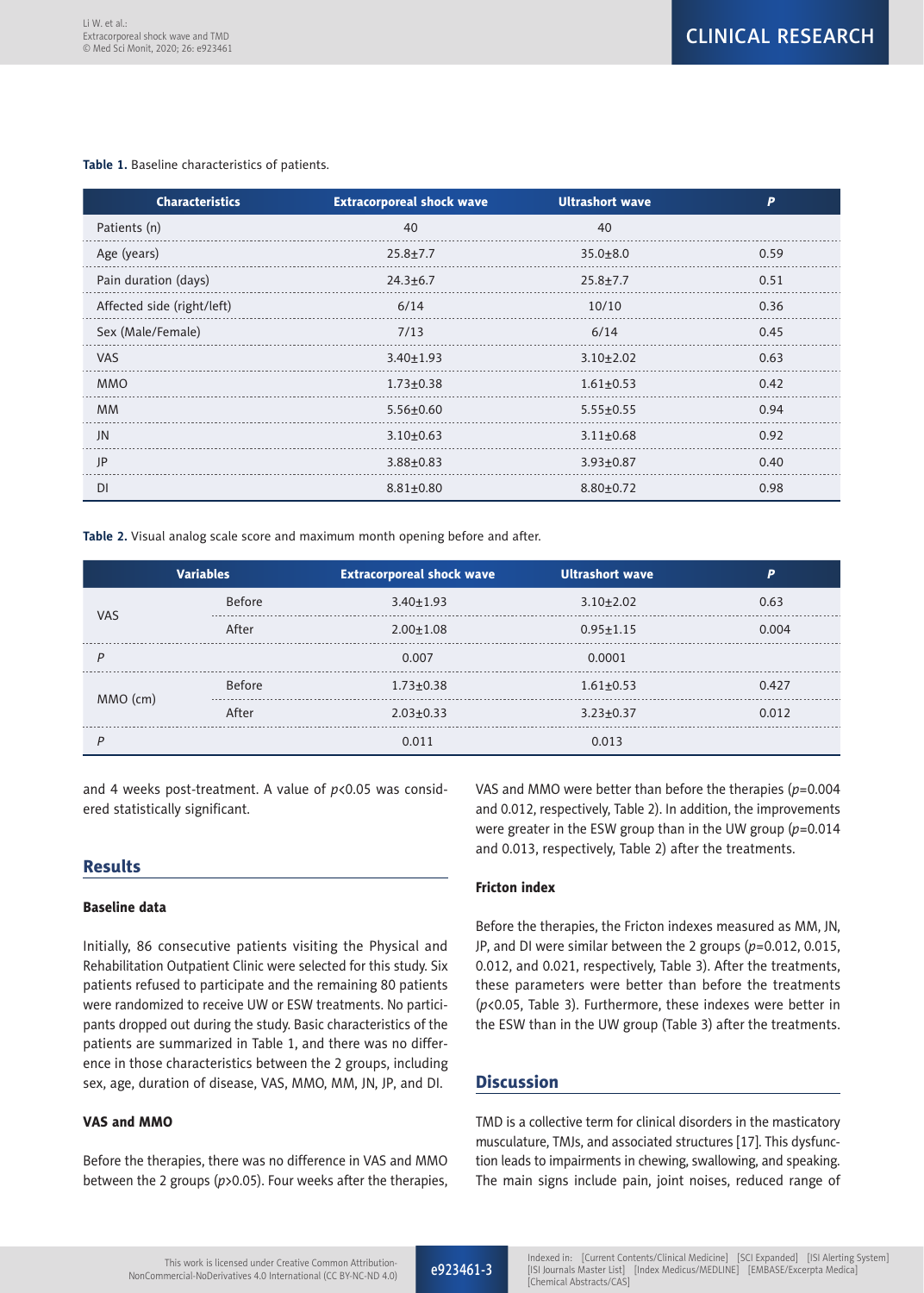| <b>Variables</b> |               | <b>Extracorporeal shock wave (n=40)</b> | Ultrashort wave (n=40) | P     |
|------------------|---------------|-----------------------------------------|------------------------|-------|
| <b>MM</b>        | Before        | $5.56 \pm 0.60$                         | $5.55 \pm 0.55$        | 0.94  |
|                  | After         | $2.41 \pm 0.52$                         | $1.79 + 0.46$          | 0.012 |
| P                |               | 0.013                                   | 0.023                  |       |
| JN               | <b>Before</b> | $3.10 \pm 0.63$                         | $3.11 \pm 0.68$        | 0.92  |
|                  | After         | $2.27 + 0.71$                           | $1.45 \pm 0.59$        | 0.015 |
| P                |               | 0.034                                   | 0.012                  |       |
| JP               | <b>Before</b> | $3.88 \pm 0.83$                         | $3.93 \pm 0.87$        | 0.40  |
|                  | After         | $2.59 + 0.59$                           | $1.55 \pm 0.73$        | 0.012 |
| $\overline{P}$   |               | 0.032                                   | 0.018                  |       |
| DI               | Before        | $8.81 \pm 0.80$                         | $8.80 \pm 0.72$        | 0.98  |
|                  | After         | $4.79 \pm 0.67$                         | $3.30 \pm 0.51$        | 0.021 |
| P                |               | 0.023                                   | 0.021                  |       |

#### **Table 3.** Fricton indexes before and after therapy.

motion, and mandibular deviation. Therefore, TMD patients should be treated from multiple perspectives, including pharmacological and physical treatment [18,19]. Although a number of methods are available [20], proper selection of treatment method is very important for better treatment of the disease [6,19]. The patients in our study had relatively long TMD duration, and were slow in response to UW therapy, which requires longer treatment time and often results in poor patient compliance.

Recently, ESW has become increasingly popular as a physical treatment for a number of disorders. Our comparison showed that ESW is more effective than UW in treating TMD, leading to better VAS, MMO, and Fricton indexes after treatment. ESW is a mechanical (acoustic) wave with a low-frequency pressure that propagates rapidly in space [21,22]. It is non-invasive and results in rapid patient response. Earlier studies showed that during the occurrence and development of TMD, cytokines such as IL-1, IL-6, and TNF- $\alpha$  are involved in inflammation of the synovium, leading to destruction of articular cartilage and excessive apoptosis of chondrocytes in the soft tissue of bone and joints as a result of increased NO content and the imbalance of local metabolism in the joint [23–25]. ESW can reduce NO content in the articular fluid, reduce the apoptosis of chondrocytes, promote the proliferation of articular cartilage and the repair of cartilage defects, and inhibit the secretion of inflammatory cytokines [26,27].

We found that the VAS scores of both groups declined after therapy, and the extent of decrease was greater in the ESW group than in the UW group. Furthermore, the pain-free MMO in both groups was improved after therapy, and the improvement was larger in the ESW group than in the UW group, demonstrating that ESW is better than UW for TMD treatment. The beneficial effect of shock waves is associated with microdestruction [28,29], which is likely to result in micro-tears of non-vascularized or scantily vascularized tissues, and thus stimulate the revascularization by the local release of growth factors and mobilization of stem cells, leading to increased blood supply to the tissue [28,30]. Previous studies have suggested that these mechanisms also play a role in reducing the muscle tone for spasticity [31]. In addition, ESW may generate an analgesic effect during the treatment that blocks the activation and transmission of pain signals by non-invasive stimulation of cell membranes and nerve endings [32–34], which may be related to reduced pain and increased MMO.

UW therapy also is effective in treating TMD, although not as effective as ESW in our study. It induces changeable intracellular pressure, which acts as an ''internal tissue massage'', leading to changes in the nervous conductivity, raising the threshold of pain, and improving muscle relaxation. Biochemical studies showed that UW increased the enzymatic activity that accelerates metabolism and regenerative processes [35,36].

Although our study provides valuable information regarding ESW in treating TMD, there are limitations. It was a singlecenter study with a limited number of participants. Patients were not stratified for treatments and the follow-up time was relatively short. Further studies are needed to validate our results with more patients and stratification is needed to optimize the patient conditions for better treatment outcomes.

e923461-4